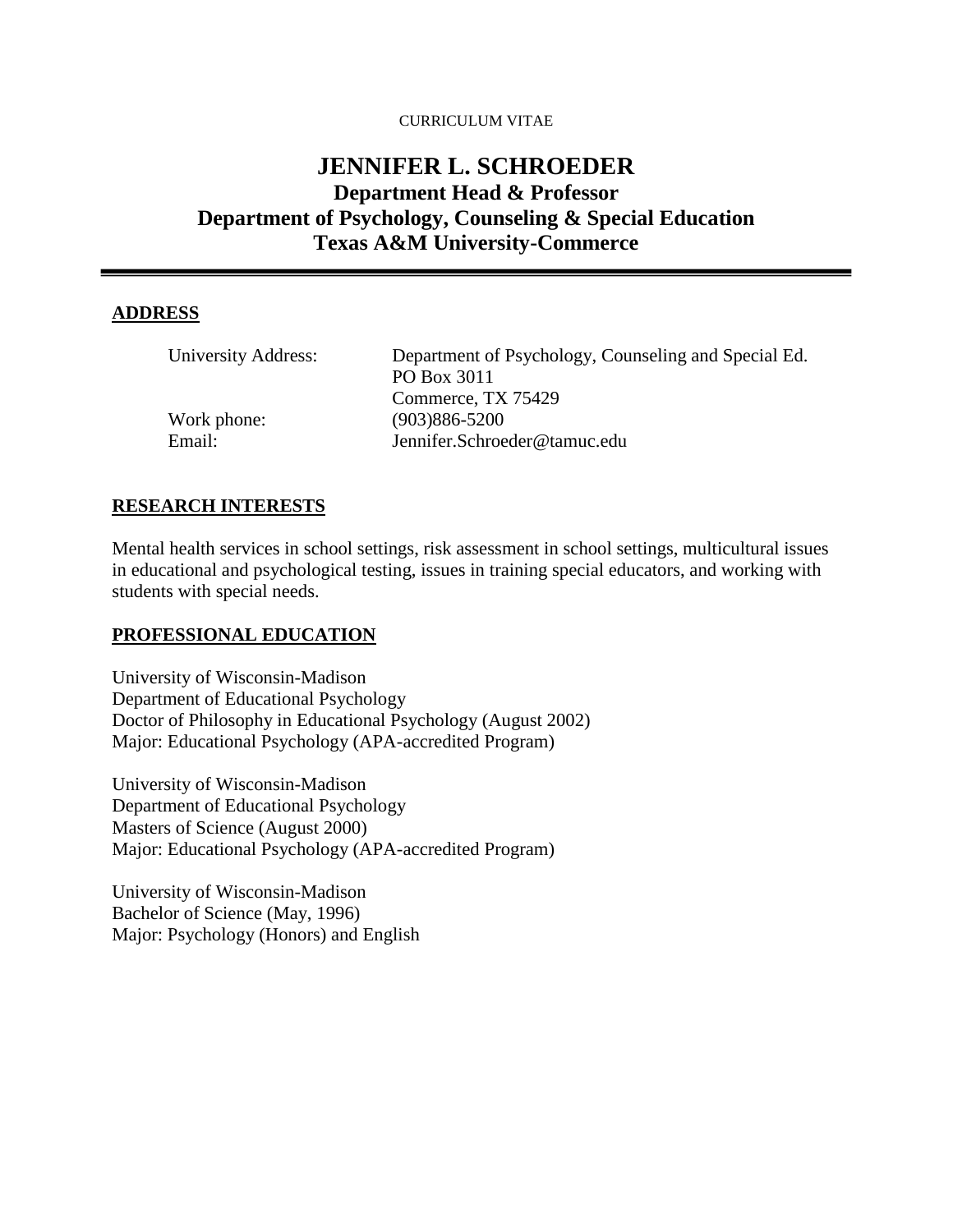# **PROFESSIONAL LICENSES/CERTIFICATES**

Licensed Psychologist, Texas State Board of Examiners of Psychologists Licensed Specialist in School Psychology, Texas State Board of Examiners of Psychologists Nationally Certified School Psychologist, National Association of School Psychologists

# **PROFESSIONAL EXPERIENCES**

### **Educational**

| Aug. '04 - Present            | PROFESSOR,<br><b>Department Head (5/13 to Present)</b>                                                                                                                                                                                                                                                                                                                                                                                                                                                                                                                                                                                                                                                                                                                                                     |  |  |
|-------------------------------|------------------------------------------------------------------------------------------------------------------------------------------------------------------------------------------------------------------------------------------------------------------------------------------------------------------------------------------------------------------------------------------------------------------------------------------------------------------------------------------------------------------------------------------------------------------------------------------------------------------------------------------------------------------------------------------------------------------------------------------------------------------------------------------------------------|--|--|
|                               |                                                                                                                                                                                                                                                                                                                                                                                                                                                                                                                                                                                                                                                                                                                                                                                                            |  |  |
|                               | School Psychology Program Coordinator (8/05 to Present),                                                                                                                                                                                                                                                                                                                                                                                                                                                                                                                                                                                                                                                                                                                                                   |  |  |
|                               | Associate Professor (9/10 to 9/16)<br>Interim Department Head (11/11 to 4/13)<br><b>Assistant Department Head (8/09 to 12/10)</b><br><b>Assistant Professor, (8/04-8/10)</b><br><b>Texas A&amp;M University - Commerce</b><br><b>Department of Psychology and Special Education</b>                                                                                                                                                                                                                                                                                                                                                                                                                                                                                                                        |  |  |
|                               |                                                                                                                                                                                                                                                                                                                                                                                                                                                                                                                                                                                                                                                                                                                                                                                                            |  |  |
|                               |                                                                                                                                                                                                                                                                                                                                                                                                                                                                                                                                                                                                                                                                                                                                                                                                            |  |  |
|                               |                                                                                                                                                                                                                                                                                                                                                                                                                                                                                                                                                                                                                                                                                                                                                                                                            |  |  |
|                               |                                                                                                                                                                                                                                                                                                                                                                                                                                                                                                                                                                                                                                                                                                                                                                                                            |  |  |
|                               |                                                                                                                                                                                                                                                                                                                                                                                                                                                                                                                                                                                                                                                                                                                                                                                                            |  |  |
|                               | Provided vision and direction for department to include faculty<br>professional development and innovative program development.<br>Oversaw budgets and allocated funds based on justification.<br>$\bullet$<br>Evaluated faculty and staff based on performance matrices in a fair<br>$\bullet$<br>and equitable manner.<br>Utilized problem-solving techniques to resolve issues and concerns<br>$\bullet$<br>brought by faculty and students.<br>Met with team annually to review departmental strategic plan, goal,<br>$\bullet$<br>objectives, and progress.<br>Oversaw submissions for national accreditation and approval to<br>$\bullet$<br>include CACREP, NASP, and MPAC.<br>Coordinated with teacher certification office to meet state<br>$\bullet$<br>requirements for educator certification. |  |  |
| <b>Professionally Related</b> |                                                                                                                                                                                                                                                                                                                                                                                                                                                                                                                                                                                                                                                                                                                                                                                                            |  |  |
| Oct. '07 - May '11            | LICENSED SPECIALIST IN SCHOOL PSYCHOLOGY<br>Dallas Independent School District, Dallas, TX<br><b>Redbird Youth and Family Center</b><br>Worked in a school-based clinic within a large urban district.<br>Completed intake assessments and providing psychological<br>$\bullet$<br>interventions (including behavioral consultation and counseling) to<br>students and families within the district.                                                                                                                                                                                                                                                                                                                                                                                                       |  |  |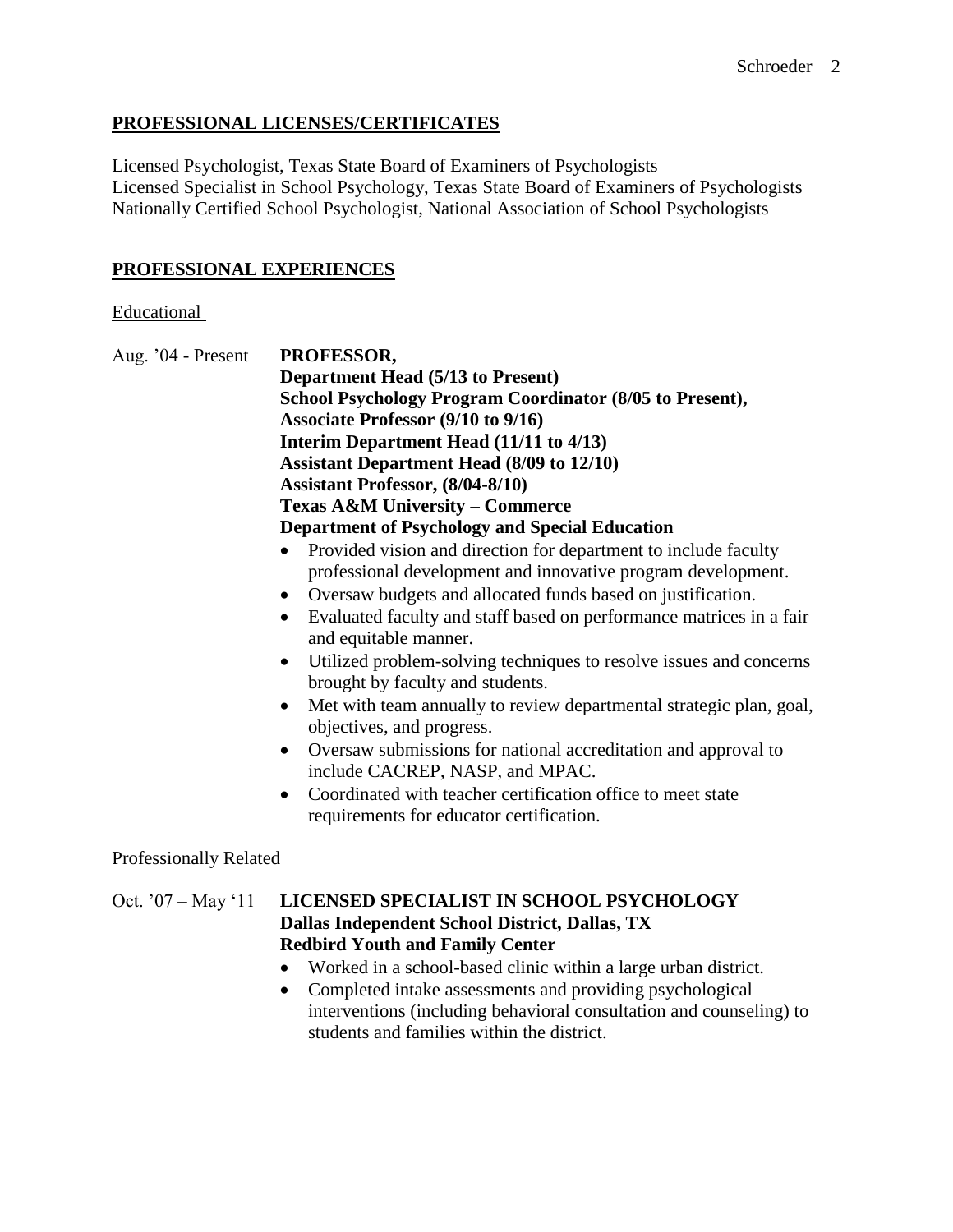| Aug. $04 - June 06$ | LICENSED SPECIALIST IN SCHOOL PSYCHOLOGY<br>DeSoto Independent School District, DeSoto, TX<br>Worked in a small suburban district with special education students in<br>a variety of settings.<br>Conducted special education evaluations.<br>$\bullet$<br>Provided psychological interventions (including behavioral<br>$\bullet$<br>consultation, counseling, crisis intervention) at classroom, small group<br>and individual levels within the district.                                                                                                                                                                                    |
|---------------------|-------------------------------------------------------------------------------------------------------------------------------------------------------------------------------------------------------------------------------------------------------------------------------------------------------------------------------------------------------------------------------------------------------------------------------------------------------------------------------------------------------------------------------------------------------------------------------------------------------------------------------------------------|
| Aug. '02 - Dec. '05 | LICENSED SPECIALIST IN SCHOOL PSYCHOLOGY<br>Dallas Independent School District, Dallas, TX<br><b>Redbird Youth and Family Center</b><br>Worked in a school-based clinic within a large urban district.<br>Provided psychological interventions (including behavioral<br>$\bullet$<br>consultation and counseling) to students and families within the<br>district.                                                                                                                                                                                                                                                                              |
| Aug. '02 - May '04  | LICENSED SPECIALIST IN SCHOOL PSYCHOLOGY<br>Dallas Independent School District, Dallas, TX<br><b>Department of Psychological Services</b><br>Supervisor: Connie Wilson, PhD<br>Worked in a large urban district with regular and special education<br>$\bullet$<br>students in a variety of settings.<br>Providing psychological interventions (including behavioral<br>$\bullet$<br>consultation, counseling, crisis intervention) at classroom, small group<br>and individual levels within the district.                                                                                                                                     |
| Aug. '01 - July '02 | PREDOCTORAL SCHOOL PSYCHOLOGY INTERN<br>Dallas Independent School District, Dallas, TX<br>Department of Psychological Services (APPIC/APA-accredited)<br>Worked in a large urban district with regular and special education<br>$\bullet$<br>students in a variety of settings.<br>Assigned to one high school (grades 9-12), one elementary school<br>$\bullet$<br>(grades PK-6) and one mental health clinic run by the school district.<br>Provided psychological interventions (including behavioral<br>$\bullet$<br>consultation, counseling, crisis intervention) at classroom, small group<br>and individual levels within the district. |

# **PROFESSIONAL AFFILIATIONS**

Dallas-Fort Worth Regional Association of School Psychologists National Association of School Psychologists Southwest Psychological Association, Board Member Texas Association of School Psychologists, Board Member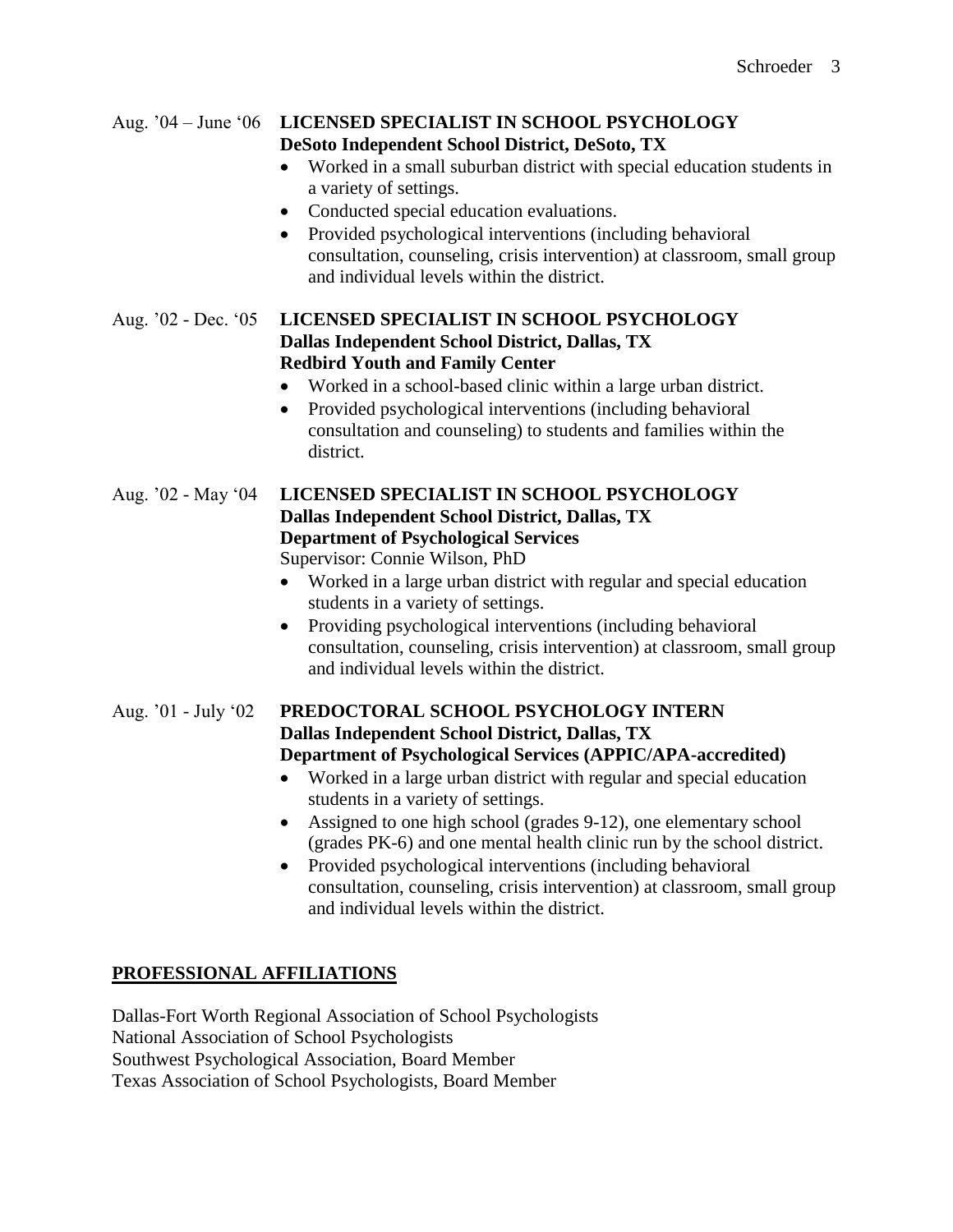### **PROFESSIONAL SERVICE**

#### **International and National**

Guest Reviewer, *Journal of School Health*, American School Health Association - August 2007 to present

Assistant Editor, *APS Observer - Teaching Tips*, American Psychological Society – February 2007 to 2012

Proposal Reviewer, 2008 National Association of School Psychologists Annual Convention – July 2007

Proposal Reviewer, 2007 American Psychological Association Annual Convention – December 2006

Guest Reviewer, ethics chapter for *Assessment of Children: Cognitive Foundations, Fifth Edition*  by Jerome Sattler – August 2006

Proposal Reviewer, 2007 National Association of School Psychologists Annual Convention – July 2006

### **State and Local**

Past President, Texas Association of School Psychologists, January 2016 – December 2016 President, Texas Association of School Psychologists, January 2015 – December 2015 Texas Representative, Southwestern Psychological Association, April 2013 – April 2014 President Elect, Texas Association of School Psychologists, January 2014 – December 2014 Trainers Representative, Texas Association of School Psychologists, January 2009 – December 2012

Advisory Board Member, School Counseling Certification Program, Texas Education Agency, Region 10 – August 2008 - Present

Advisory Board Member, Texas Education Agency, Region 10, Teacher Preparation and Certification – July 2006 - Present

Predoctoral Internship Research Seminar Facilitator, Dallas Independent School District, Psychological and Social Services, August 2006 – May 2010

Treasurer, Texas Association of School Psychologists, January 2008 - December 2009 Member, Dallas Independent School District and Dallas County Juvenile Department Joint Task Force, October 2007 - August 2009

Treasurer-Elect, Texas Association of School Psychologists, January 2007 - December 2007

# **University, College, and Departmental – Texas A&M University - Commerce**

Member, Title IX Compliance Committee, September 2016-Present Chair, University Studies, September 2016-Present Member, College of Education and Human Services Executive Council, August 2011 – Present College Representative, Graduate Council, September 2013 – May 2016 Advisor, National Society for Leadership and Success, January 2014 – May 2015 Member, Advisory Committee, 2011 - 2013 Member, Teacher Education Admission, Retention & Appeals Committee, 2011 - 2015 Member, University Studies Council, 2008 – August 2016 Member, University Discipline Committee, 2006 – August 2016 Advisor for School Psychology Program Students, July 2005 - Present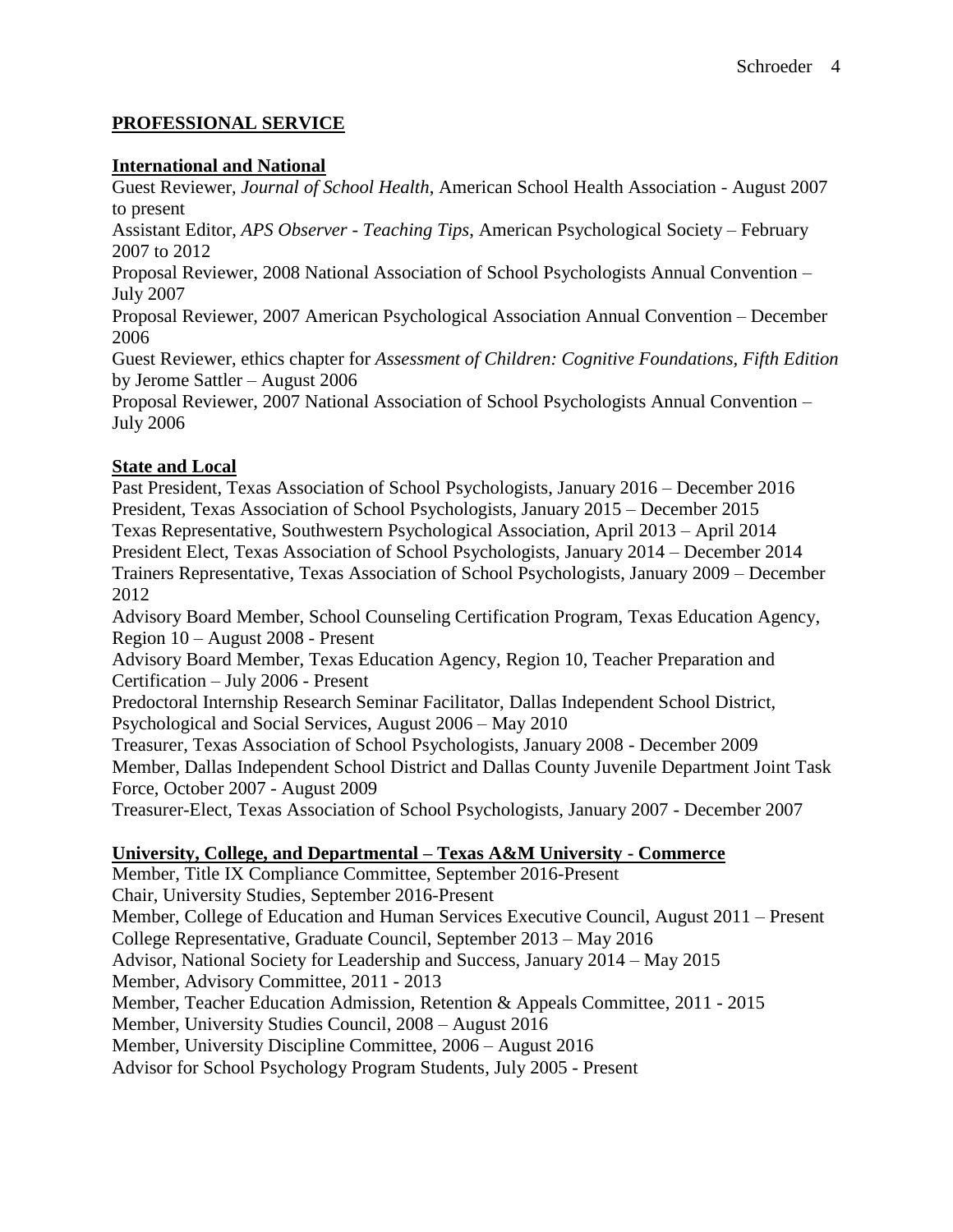Chair, Department of Psychology and Special Education, School Psychology Program Committee, 2005 - Present Chair, NASP Accreditation Committee, July 2005 - Present College Representative, Graduate Council, November 2009 – May 2011 Member, University Scholarship Committee, 2006 - 2010 Chair, Department of Psychology and Special Education, IRB Committee, 2007 - 2009 Senator, Faculty Senate, March 2006 – August 2009 Member, Faculty Senate, Curriculum Committee, 2008 - 2009 Chair, Faculty Senate, Curriculum Committee, 2007 - 2008 Member, Department of Psychology and Special Education, IRB Committee, 2006 - 2007 Member, Department of Psychology and Special Education, Faculty Search Committee, 2005 - 2006 Member, Department of Psychology and Special Education, School Psychology Program Committee, 2004 - 2005 Member, Department of Psychology and Special Education, IRB Committee 2004 - 05

# **HONORS AND AWARDS**

| October 2015     | <b>Outstanding Faculty Member</b><br>College of Education and Human Services, Texas A&M University -<br>Commerce                |
|------------------|---------------------------------------------------------------------------------------------------------------------------------|
| June 2010        | <b>Teaching Excellence Award</b><br>Texas A&M System                                                                            |
| June 2009        | <b>Teaching Excellence Award</b><br>Texas A&M System                                                                            |
| <b>June 2009</b> | Letter of Recognition<br>Dallas Independent School District Psychological and Social Services<br>Department                     |
| April 2008       | Neill Humfeld Distinguished Faculty Award for Service<br>Texas A&M University - Commerce                                        |
| June 2002        | Seibel Award for an Outstanding Recent Graduate of a School Psychology<br>Program<br>Wisconsin School Psychologists Association |
| May 1996         | Gilchrist Outstanding Paper Award, Department of Psychology<br>UW-Madison                                                       |
| August 1995      | <b>Outstanding Summer Student Commendation</b><br>National Institutes of Health, Cognitive Neuroscience Section                 |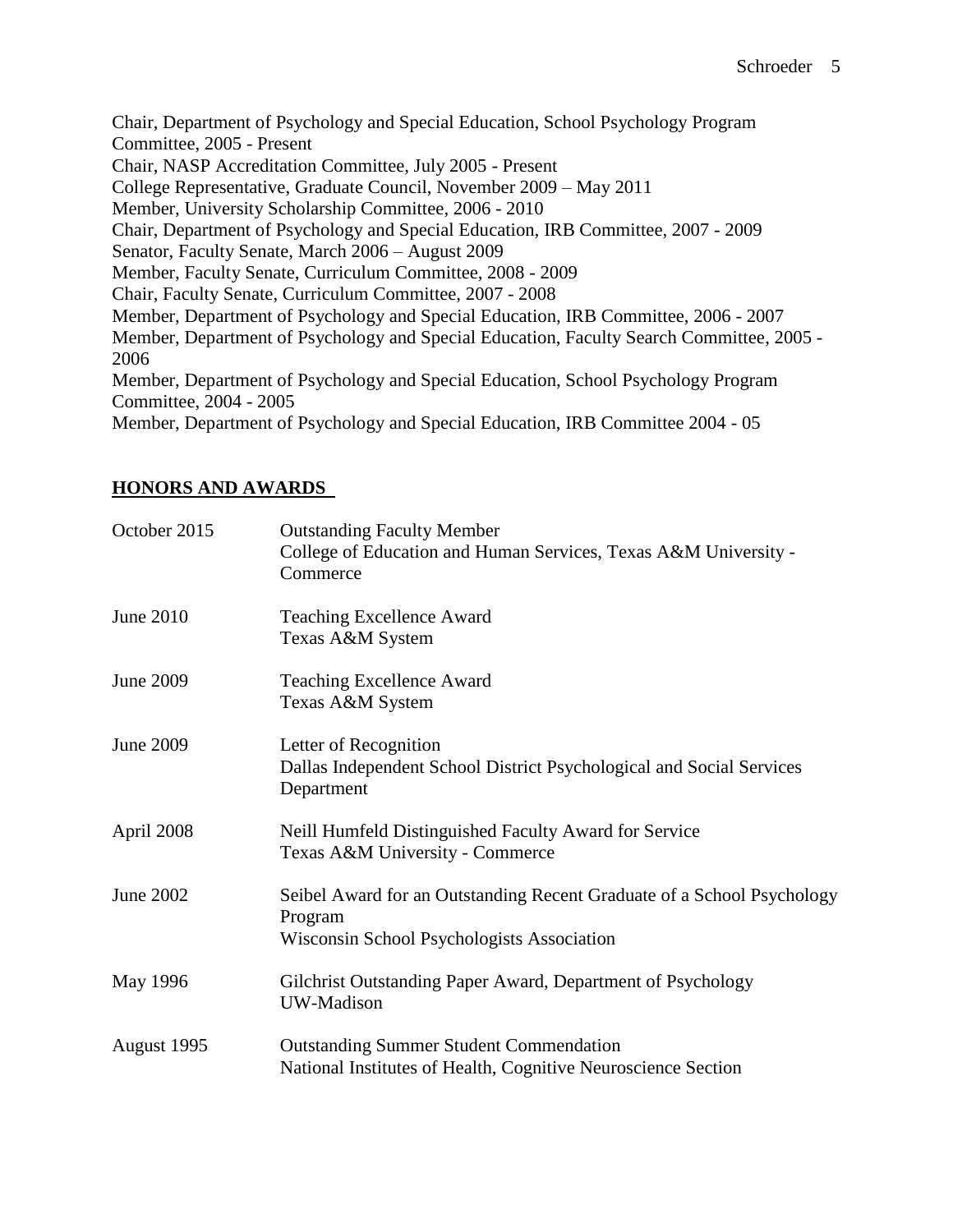| September 1995 | Hilldale Undergraduate/Faculty Fellowship |
|----------------|-------------------------------------------|
|                | UW-Madison                                |

### **PUBLICATIONS**

#### **Refereed Journal Articles**

- Glenberg, A. M., Schroeder, J. L**.**, & Robertson, D. A. (1998). Averting the gaze disengages the environment and facilitates remembering. *Memory and Cognition, 26*, 651-658.
- Jain, G. P., Gurupur, V., Schroeder, J. L., & Faulkenberry**,** E. D. (2014). Artificial Intelligencebased student learning evaluation: A concept map-based approach for analyzing a student's understanding of a topic, *IEEE Transactions on Learning Technologies*, DOI: 10.1109/TLT.2014.2330297.
- Mallett, J. D. & Schroeder, J. L. (2015). Academic achievement outcomes: A comparison on Montessori and non-Montessori public elementary school students. *Journal of Elementary Education, 25,* 39-53.
- Marrs-Butler, K., Zascavage, V., Henley, T., & Schroeder, J. (2009). An analysis of teacher's fears for the first day of school. *Journal of Border Educational Research, 7*, 57-70.
- Schroeder, J. & Johnson, G. (2009). Accessing substance abuse prevention programs for schools. *Intervention in School and Clinic, 44*, 234-40*.*
- Schroeder, J. L., Plata, M., Fullwood, H., Price, M., & Sennette, J. D. (2013). Increasing the cultural competence of assessment professionals via online training. *National FORUM on Multicultural Issues, 10,* 1-13.
- Schroeder, J. L. & Robertson, H. (2008). Civility in the college classroom. *APS Observer, 21,*  29-31.
- Williams, K. L., Schroeder, J. L., Carvalho, C., & Cervantes, A. (2011). School personnel knowledge of autism: A pilot survey. *The School Psychologist, 65*(2), 7-14.
- Zascavage, V., Masten, W. G., Schroeder-Steward, J., & Nichols, C. (2007). Comparison of critical thinking in undergraduates and graduates in special education. *International Journal of Special Education, 22*, 25-31.
- Zascavage, V., Schroeder-Steward, J., Armstrong, P., Marrs-Butler, K., Winterman, K. & Zascavage, M. L. (2008). Considerations for the Strategic Recruitment of Special Educators. *Teacher Education Quarterly, 35*, 207-221.
- Zascavage, V., Schroeder-Steward, J., Masten, W., & Armstrong, P. (2007). Peer support for students with disabilities: Implications, likelihood, and advantages for the rural high school. *Journal of Border Educational Research, 6,* 93-101.
- Zascavage, V., Winterman, K., Armstrong, P., & Schroeder-Steward, J. (2008). A question of effectiveness: Recruitment of special educators within high school peer support groups. *International Journal of Special Education, 23*, 18-30.

#### **Book Chapters & Invited Articles**

Braden, J. P. & Schroeder, J. L. (2004). High stakes testing and No Child Left Behind: Handout for educators. In A. Canter, S. Carroll, L. Paige, & I. Romero (Eds.). *Helping children at home and school (2<sup>nd</sup> ed.)*. Silver Spring, MD: National Association of School Psychologists.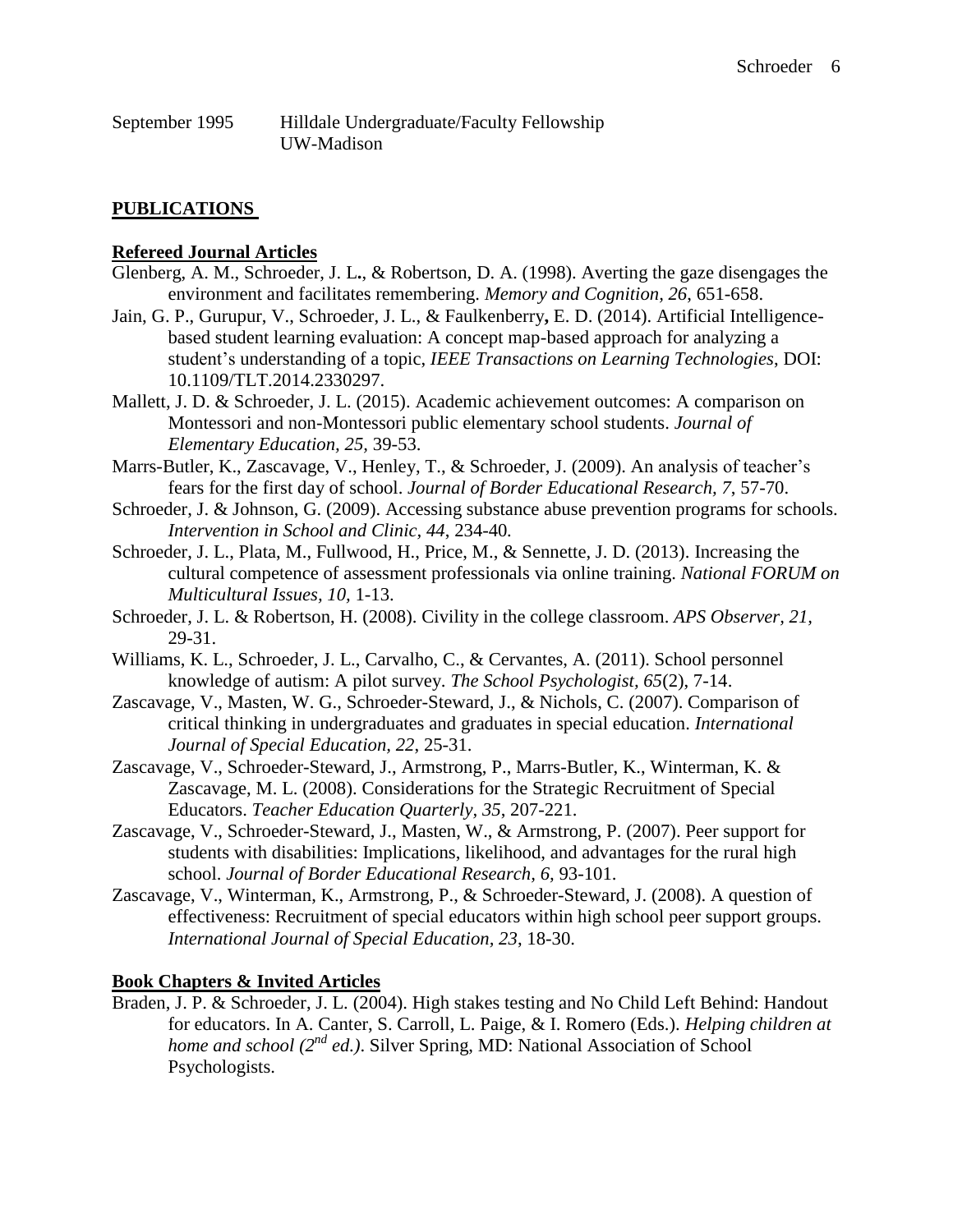- King, M. B., Schroeder, J. L., & Chawszczewski, D. (2005). Authentic assessment and student performance in inclusive schools. In F. W. Parkay, E. J. Anctil, & G. Hass (Eds.), *Curriculum Planning: A Contemporary Approach* (8<sup>th</sup> ed.). Boston, MA: Allyn and Bacon.
- Schurr, J.K., & Schroeder, J. L. (2013). Assessment of individual skills and progress. In K.L. Wilkerson, A.B. Perzigian, & J.K. Schurr (Eds.), *Promoting prosocial behavior in the inclusive classroom*. New York: Guilford Press.
- Van Dyke, R. B. & Schroeder, J. L. (2006). Implementation of the Dallas threat of violence risk assessment. In S. Jimerson & M. Furlong (Eds.), *Handbook of School Safety and School Violence*. Mahwah, NJ: Lawrence Earlbaum.

# **Manuals**

Schroeder, J. L. (2000). *Standards and scoring criteria for assessment tasks and student performance*. (Research Institute on Secondary Education Reform *for Youth with Disabilities*). Available online at: http://www.wcer.wisc.edu/riser/Standards%20and%20Scoring%20Manual.pdf

# **Other Publications**

- Braden, J. P., Schroeder, J. L. & Buckley, J. A. (2001). *Secondary school reform, inclusion and authentic assessment*. (Research Institute on Secondary Education Reform *for Youth with Disabilities*, Brief No. 3). Madison, WI: Wisconsin Center for Education Research.
- King, M. B., Schroeder, J. L., & Chawszczewski, D. (2001). *Authentic assessment and student performance in inclusive schools*. (Research Institute on Secondary Education Reform *for Youth with Disabilities*, Brief No. 5). Madison, WI: Wisconsin Center for Education Research.
- Schroeder, J. L. (2000). *Authentic learning and accommodations for students with and without disabilities in restructuring secondary schools*. Unpublished master's thesis, University of Wisconsin-Madison.
- Schroeder, J. L. (2002). *The impact of task authenticity on the work produced by students of different ability levels*. Unpublished doctoral dissertation, University of Wisconsin-Madison.

Schroeder, J. L. (2005). *Mental health needs in the schools*. Unpublished measure.

# **Manuscripts in Preparation**

Henley, T., & Schroeder, J. L. *Williams James' Talked to Teachers Revisited*.

- Sanchez, J. & Schroeder, J. L. *Mexican American Reactions Toward Psychological Assessment Procedures: Effects of Acculturation, Enculturation, Generational Status, and Gender*.
- Williams, K. L. & Schroeder, J. L. *Acceptability and feasibility of using video modeling in teacher behavioral intervention training*.

# **PRESENTATIONS**

# **International and National**

Braden, J. P., Hanley-Maxwell, C., Schroeder, J. L., Buckley, J. A., Hurwitz, J.T. & Schulte, A. (2003, August). *Secondary school reform and assessment: Equity and outcomes for*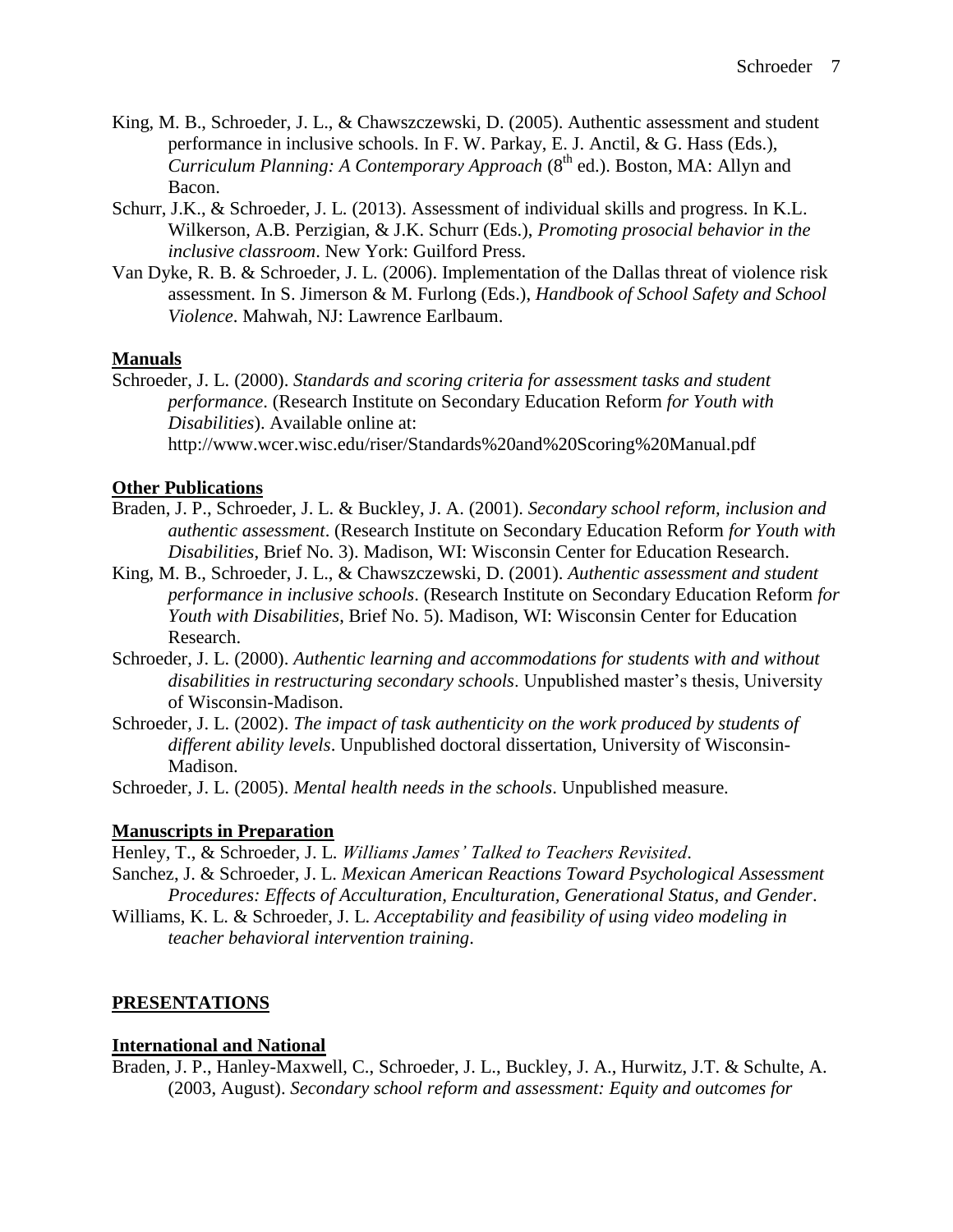*students with disabilities*. Symposium presented at the American Psychological Association's Annual Convention, Toronto, Canada.

- Braden, J. P., Hanley-Maxwell, C., Schroeder, J. L., Buckley, J. A., Hurwitz, J.T. & Ysseldyke, J. (2004, April). *Secondary school reform and assessment: Equity for students with disabilities*. Symposium presented at the National Association of School Psychologists Annual Convention, Dallas, TX.
- Braden, J. P., Schroeder, J. L. & Buckley, J. A. (2000, June). *Assessment, authenticity, and accommodation in secondary school reform*. Paper presented at the Annual Office of Special Education Transition Project Directors' Meeting, Washington, DC.
- Buckley, J. A., Schroeder, J. L., & Braden, J. P. (2000, March). *Woodcock-Johnson-Revised (WJ-R): Defining aptitude-achievement discrepancies in a sample of students with and without learning disabilities.* Poster presented at the National Association of School Psychologists Annual Convention, New Orleans, LA.
- Capaccioli, K., Kreskey, D., Schroeder, J. L., Smith, E., Allen, C., Billy, T., Blair, J. & Darby, L. (2010, March). *The standard of care in suicide prevention and risk assessment*. Paper presented at the National Association of School Psychologists, Chicago, IL.
- Cervantes, A. J. & Schroeder, J. L. (2009, February). *The effects of stereotype threat on personality assessment.* Paper presented at the National Association of School Psychologists Annual Convention, Boston, MA.
- Glenberg, A. M., Schroeder, J. L., & Robertson, D. A. (1995, November). *Remembering behavior.* Paper presented at the meeting of the Psychonomic Society, Los Angeles.
- Hendricks, L., Schroeder, J. L., & Boone, M. (2013, December). *Tobacco addiction: Why is it so powerful?* Paper presented at the International Conference on Drugs and Alcohol, San Jose, Costa Rica.
- Johnson, G. E., & Schroeder-Steward, J., & Johnson, R. H. (2007, August). *Cross-cultural training needs: What practicing school psychologists and counselors report*. Poster presented at the American Psychological Association Annual Convention, San Francisco, CA.
- King, M. B., Chawszczewski, D., & Schroeder, J. L. (2001, April). *School reform, authentic achievement, and the inclusion of students with disabilities*. Paper presented at the annual meeting of the American Educational Research Association, Seattle, WA.
- Koscik, R., Schroeder, J. L**.**, Seibert, J. K., Haley, E. E., & Gettinger, M. (2001, April). *Evaluating skill competence: The consultation simulation*. Poster presented at the meeting of the National Association of School Psychologists, Washington, DC.
- Lake, K. E., Schroeder, J. L., Blair, J. P., & Rodriguez, C. (2009, February). *Development of the Dallas ISD Risk of Violence Questionnaire*. Paper presented at the National Association of School Psychologists Annual Convention, Boston, MA.
- Leek, J., Zascavage, V. & Schroeder-Steward, J. (2007, December). *Mathematics with Daisy: The use of canine therapy as an academic intervention*. Paper presented at the TASH 2007 Equity, Opportunity and Inclusion Conference, Seattle, WA.
- Mallett, J. & Schroeder, J. (2013, March). *Academic achievement outcomes: Montessori and non-Montessori elementary public school students.* Poster session presented at the American Montessori Society National Conference, Orlando, FL.
- McKevitt, B. C., Mitchell, A. D., Schroeder, J. L., Williams, K. L., & Kaufmann, J. (2008, February). *Making the jump to academia: Perspectives from early career academics*.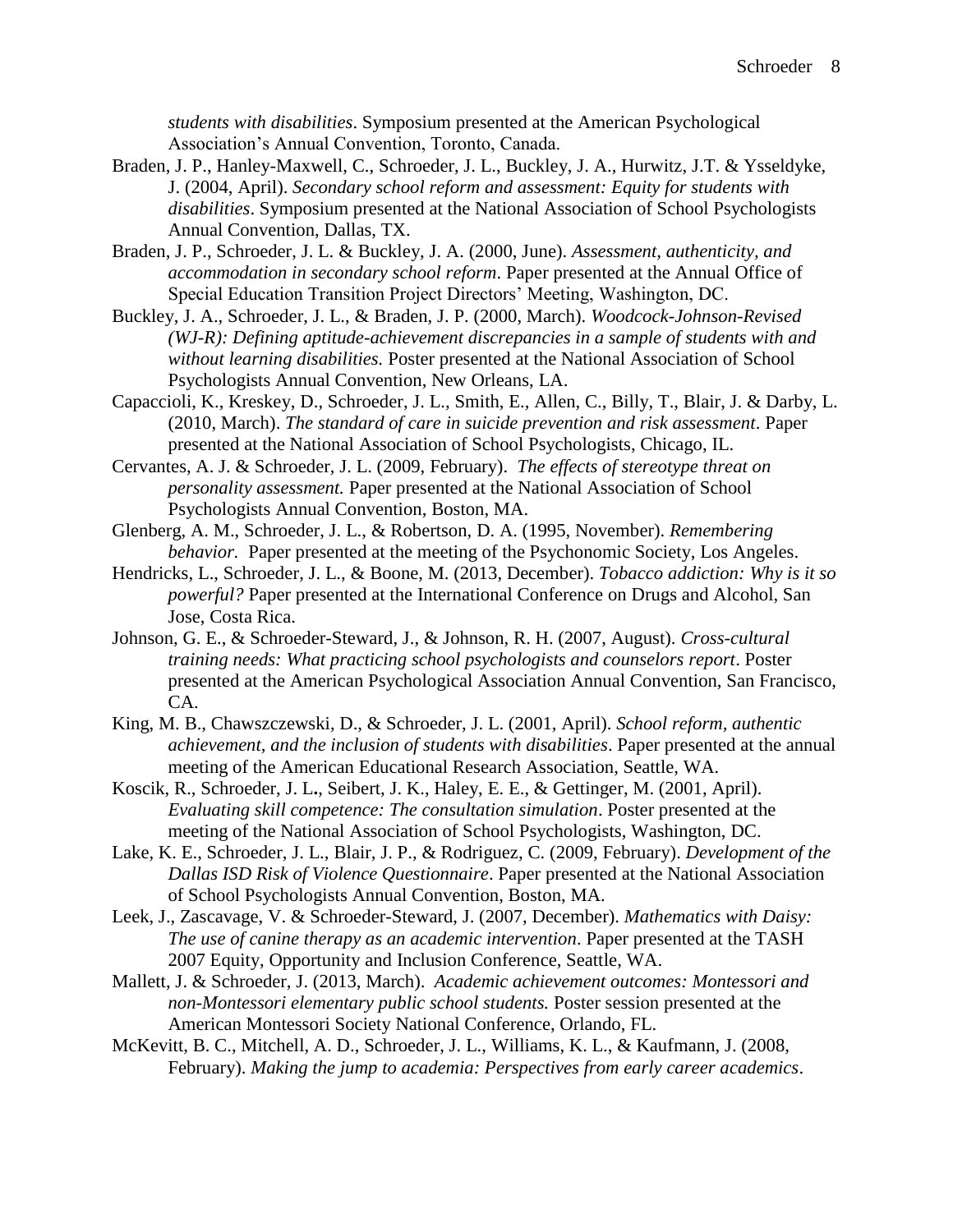Symposium presented at the National Association of School Psychologists Annual Convention, New Orleans, LA.

- Parks, C., Briggs, J. & Schroeder-Steward, J. (2007, April). *Variables predicting professional burnout in professional school psychologists*. Paper presented at the National Association of School Psychologists Annual Convention, New York, NY.
- Schroeder, J. L. (2006, March). *Mental health referral practices in a large, urban district*. Poster presented at the National Association of School Psychologists Annual Convention, Anaheim, CA.
- Schroeder, J. L**.**, Buckley, J. A., & Braden, J. P. (1999, April). *Woodcock-Johnson-Revised (WJ-R) age- versus grade-based norms and general versus specific aptitudes: Defining reading achievement in school-age children.* Poster presented at the National Association of School Psychologists Annual Convention, Las Vegas, NV.
- Schroeder, J. L**.**, Buss-De La Garza, M. T., Newman, B., Chanderbhan-Forde, S., Iteld, L., & Murray, K. (2010, February). *Assessing Violence Risk in the Dallas ISD: The Risk of Violence Questionnaire*. Paper presented at the 2010 National Summit on Interpersonal Violence and Abuse Across the Lifespan, Dallas, TX.
- Schroeder, J. L., Buss-De La Garza, M. T., Chanderbhan-Forde, S., Iteld, L., Murray, K. & Newman, B. (2010, August). *School-Based Risk of Violence Assessment*. Poster to be presented at the American Psychological Association Annual Conference, San Diego, CA.
- Schroeder, J. L. & Stephens, R. (2010, May). *Civility in the college classroom: Lessons learned from education.* Invited talk presented at the Association for Psychological Science Teaching Institute, Boston, MA.
- Schroeder-Steward, J**.**, Buss, M. T., Mauro, M. R., Castro-Olivo, S. M., Yeatts, W. G., & Blair, J. (August, 2007). *School-based suicide prevention: Practices of a large, urban district*. Poster presented at the American Psychological Association Annual Convention, San Francisco, CA.
- Williams, K. L., Schroeder, J. L**.**, Taylor, J. & Withrow, L. (February, 2012). *Acceptability and feasibility of school-based intervention training methods.* Poster presented at the National Association of School Psychologists Annual Convention, Philadelphia, PA.
- Williams, K. L., Schroeder-Steward, J., Carvalho, C. & Cervantes, A. (February, 2008). *An evaluation of school professionals' knowledge about autism spectrum disorder*. Poster presented at the National Association of School Psychologists Annual Convention, New Orleans, LA.

# **Regional Presentations**

- Bonds-Raacke, J. M., Schroeder, J. L., Henley, T., B. & Raacke, J. D. (2014, April). *Psychologists as Administrators: Using Training and Skills to be Effective Leaders.* Symposium presented at the Southwest Psychological Association Conference, San Antonio, TX.
- Carlini, P. M., Krueger, L. E., Sennette, J. D., & Schroeder, J. (2016, April). *Emergence of Metacognitive Awareness Among College Students for Distributed and Massed Practice*. Poster presented at the Southwestern Psychological Association Annual Convention, Dallas, TX.
- Krueger, L., Schroeder, J. L., & Sennette, J. (2013, April). *Students' Knowledge and Beliefs about the Testing Effect*. Poster presented at the Southwestern Psychological Association Annual Convention, Fort Worth, TX.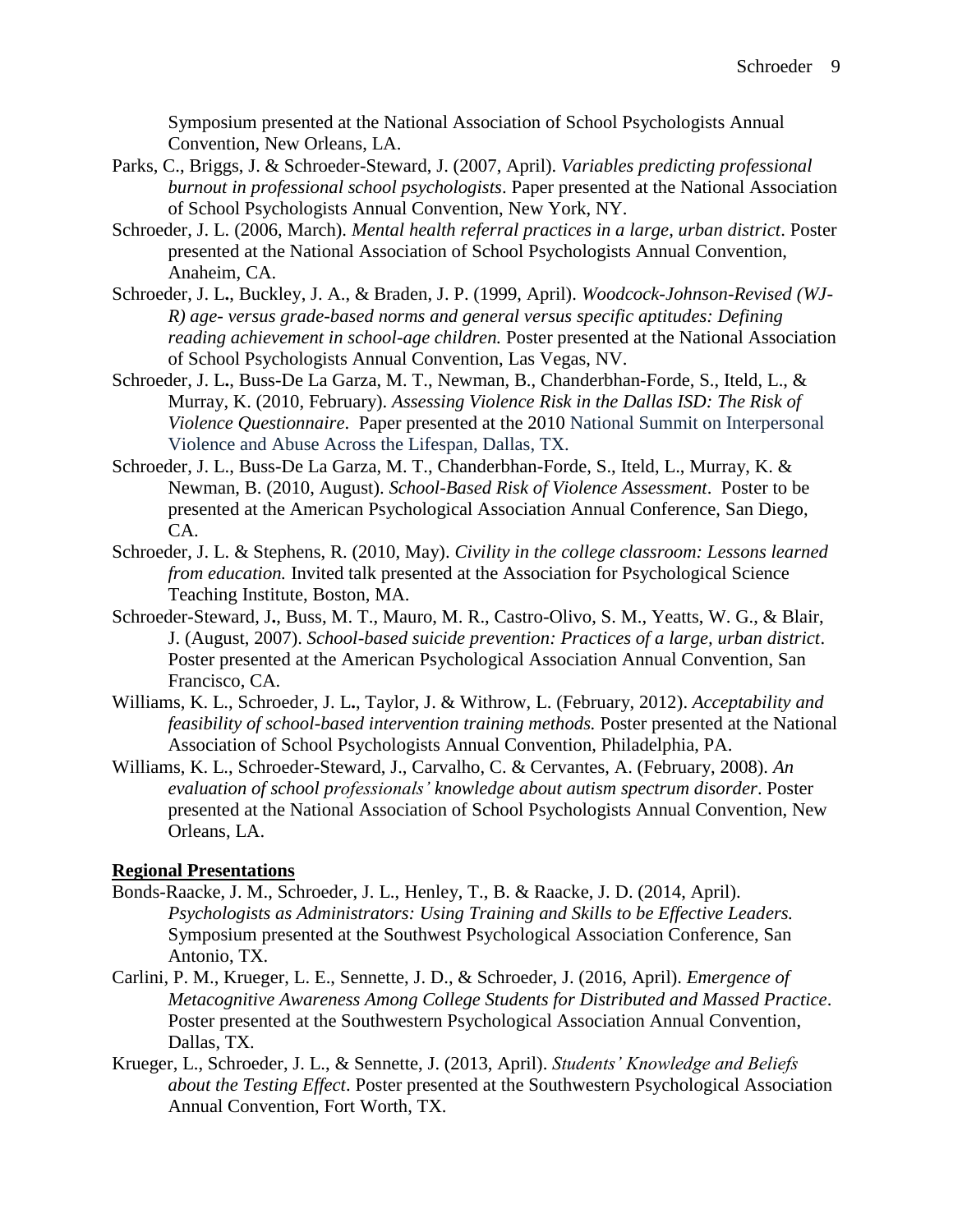- Mallett, J. & Schroeder, J**.** (2013, April). *Academic achievement outcomes: Montessori and non-Montessori elementary public school students.* Poster session presented at the Southwest Psychological Association Conference, Ft. Worth, TX.
- Zascavage, V., Masten, W. G., Schroeder, J. L. & Armstrong, P. (2006, April). *Peer support for students in east Texas*. Poster presented at the Southwestern Psychological Association Annual Convention, Austin, TX.

### **State and Local**

- Arnold, A. & Schroeder, J. L. (2016, October). *Supervision: A rules update*. Paper presented at the Texas Association of School Psychologists Annual Convention, Houston, TX.
- Fullwood, H. & Schroeder, J. L. (2005, November). *A review of cross-cultural competencies required for special education professionals*. Paper presented at the Learning Disabilities Association of Texas Annual Convention, Austin, TX.
- Mallett, J. D. & Schroeder, J. (2012). *Academic achievement outcomes: Montessori and non-Montessori public elementary students*. Poster presented at the Texas A&M University Annual Pathways Symposium, Galveston, TX.
- Schroeder, J. L. (1994, April). *Categorization skills and accuracy of eyewitness recall in children*. Paper presented at the Wisconsin State Psi Chi Undergraduate Research Symposium, Madison, WI.
- Sennette, J. D. & Schroeder, J. L. (2011, April). *Effectiveness of multicultural education courses*. Poster presented at the Texas National Association for Multicultural Education, Dallas, TX.

# **GRANTS**

Faculty Research Mini-Grant, Texas A&M University-Commerce, Deans Office, College of Education and Human Service, \$250, for project entitled "Validation of the Dallas ISD *Risk of Violence Questionnaire*," Spring 2009.

Primary Investigator, Sid W. Richardson Foundation Grant, \$75,000 over one year, Improving Assessment Accuracy for Culturally and Linguistically Diverse Exceptional Learners, April 2008.

Faculty Research Mini-Grant, Texas A&M Uni**v**ersity-Commerce, Deans Office, College of Education and Human Service, \$600, for project entitled "Psychoeducational Adjustment of Displaced Students After Hurricanes Katrina and Rita," Fall 2006.

Consultant, Sid W. Richardson Foundation Grant, \$160,000 over two years, Improving Assessment Accuracy for Culturally and Linguistically Diverse Exceptional Learners, April 2006.

Faculty Development Grant (International Travel), Texas A&M University-Commerce, \$500, for travel to Puebla, Mexico to engage in collaborative research on the effects of animal therapy on orphaned children, Spring 2006.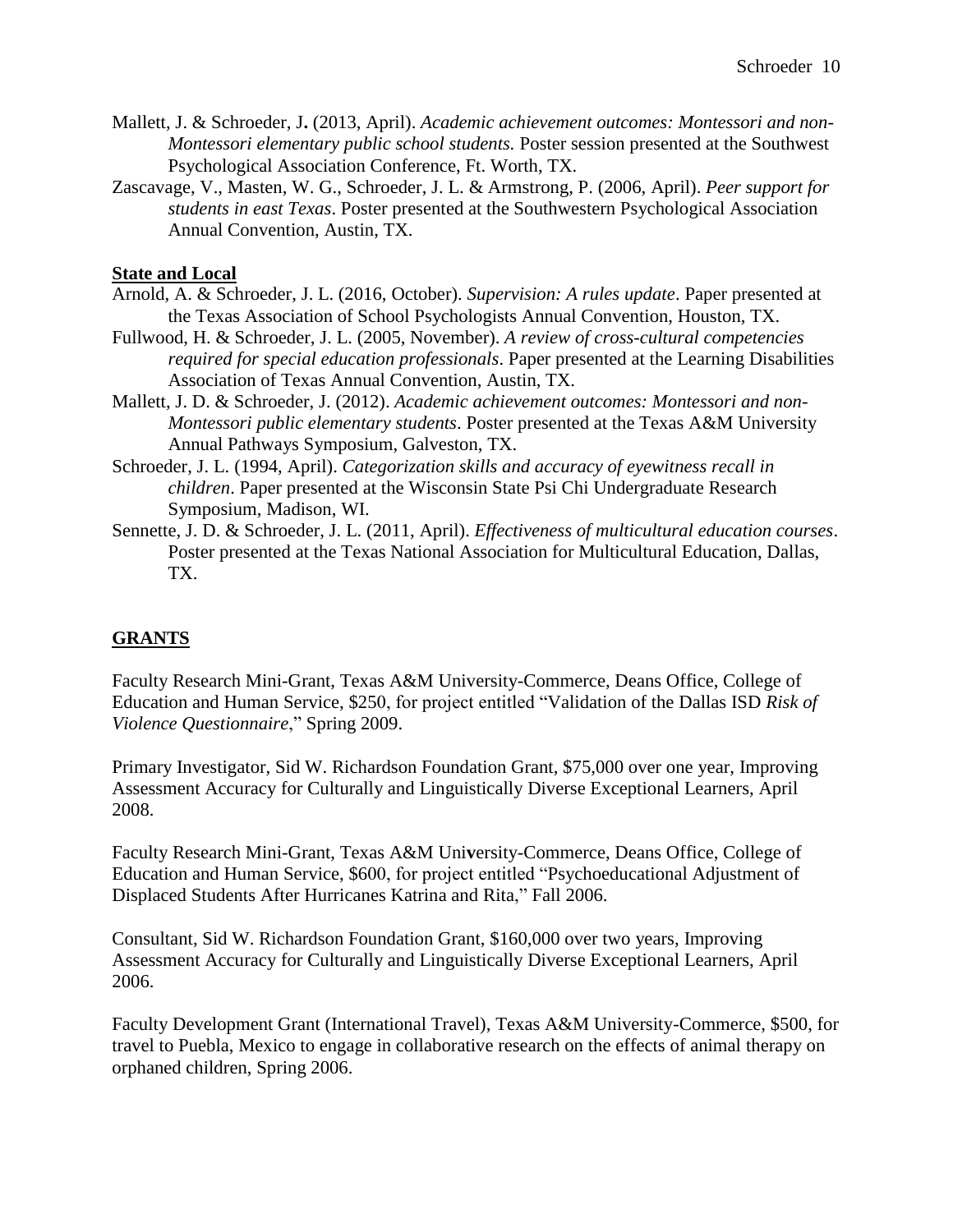Faculty Development Grant, Texas A&M University-Commerce, \$500, award for travel to the National Association of School Psychologists 2006 Annual Convention in Anaheim, CA to present research poster, Spring 2006.

Faculty Research Mini-Grant, Texas A&M University-Commerce, Deans Office, College of Education and Human Service, \$200, for project entitled "Personality and Life Experiences as Determinants of Undergraduate College Majors," Spring 2006.

Competitive Travel Fund Award, Texas A&M University-Commerce, \$500, for travel to the National Association of School Psychologists 2005 Annual Convention in Atlanta, GA, Spring 2005.

Mini-Grant Award, Texas A&M University-Commerce, \$600, for project entitled "Mental Health Services in Public Schools," Fall 2004.

# **GRANTS SUBMITTED, NOT FUNDED**

STEM Analysis and Learning Tool (SALT): Assessing and Guiding Future Generations in STEM Fields submitted to the National Science Foundation, 2014, Co-PI with V. Gurupur

# **INVITED ADDRESSES**

Region 4 Professional Development for LSSPs – February 2017

Dallas Independent School District Predoctoral Internship Professional Issues Seminar on Obtaining Psychological Licensure in Texas & Praxis Exam – October 2016

Region 4 Assessment Conference – June 2015

Dallas Citywide Predoctoral Internship Professional Issues Seminar on Obtaining Psychological Licensure in Texas – February 2015

Dallas Independent School District Predoctoral Internship Professional Issues Seminar on Obtaining Psychological Licensure in Texas – November 2014

Texas State University School Psychology Internship Seminar on Supervision in School Psychology – February 2014

Dallas Independent School District Predoctoral Internship Professional Issues Seminar on Obtaining Psychological Licensure in Texas – January 2014

Dal-Metro Texas Association of Educational Diagnosticians on DSM-5 Updates and Social Maladjustment versus Emotional Disturbance – November 2013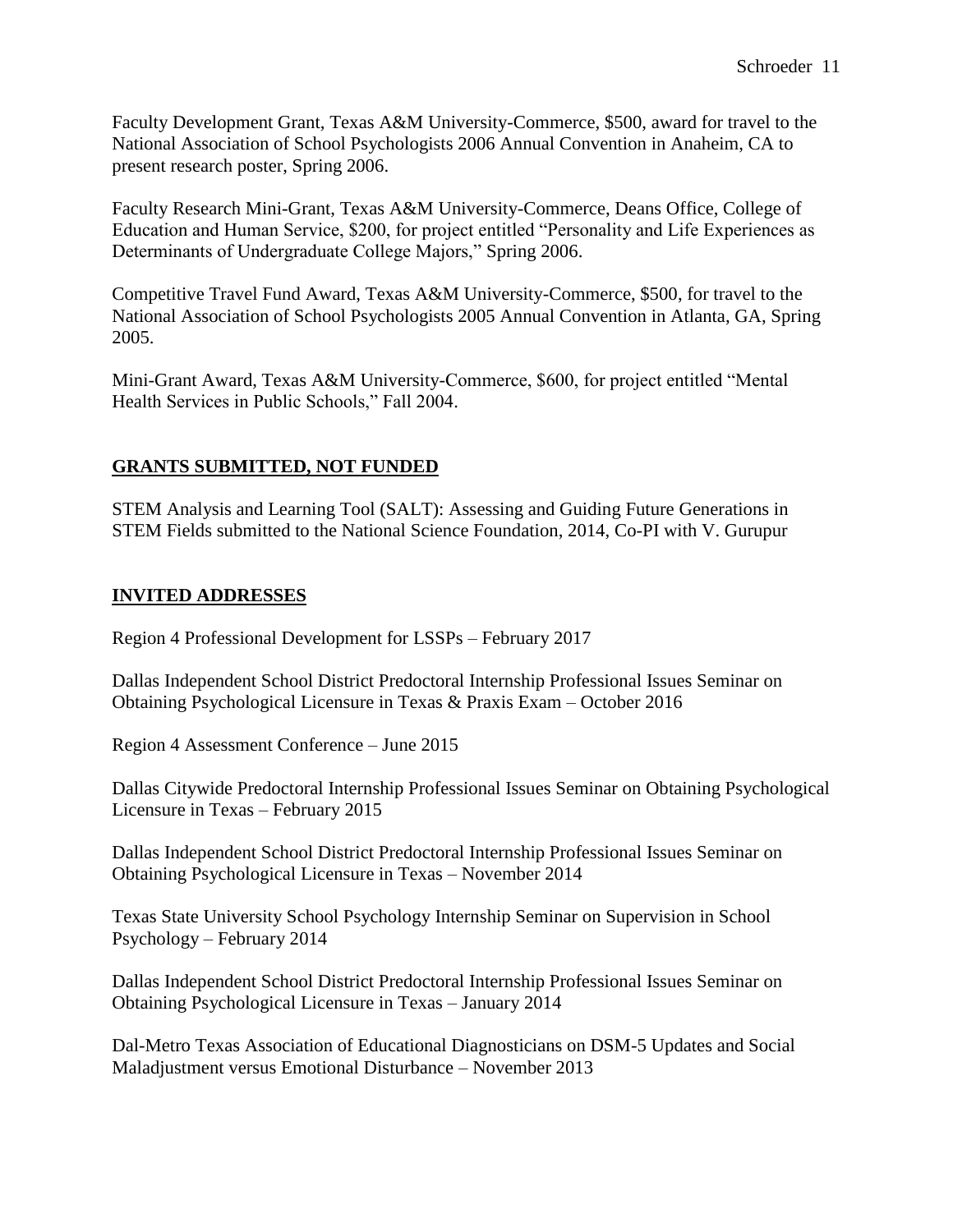Dallas Independent School District Predoctoral Internship Professional Issues Seminar on Obtaining Psychological Licensure in Texas – February 2012

Dallas Independent School District Predoctoral Internship Professional Issues Seminar on Obtaining Psychological Licensure in Texas – March 2011

Dallas Independent School District Predoctoral Internship Professional Issues Seminar on Obtaining Psychological Licensure in Texas – January 2010

Dallas Citywide Internship Meeting on Obtaining a Postdoctoral Position – December 2004

Dallas Baptist University for undergraduate Child and Adolescent Development course – November 2004

| <b>Fall 2016</b> | <b>PSY300</b><br><b>PSY491</b><br><b>PSY518</b><br><b>PSY718</b>  | <b>Educational Psychology</b><br>Honors Reading (1)<br>Thesis $(1)$<br>Dissertation (1) |
|------------------|-------------------------------------------------------------------|-----------------------------------------------------------------------------------------|
| Summer 2016      | <b>PSY589</b><br><b>PSY518</b><br><b>PSY718</b>                   | Single Subject Design (2)<br>Thesis $(1)$<br>Dissertation (1)                           |
| Spring 2016      | SPED346<br><b>PSY491</b><br><b>PSY518</b><br><b>PSY718</b>        | Intro to Exceptional Children<br>Honors Reading (1)<br>Thesis $(1)$<br>Dissertation (1) |
| Fall 2015        | <b>PSY2301</b><br><b>PSY490</b><br><b>PSY518</b><br><b>PSY718</b> | Intro to Psychology<br>Honors Reading (2)<br>Thesis $(2)$<br>Dissertation (1)           |
| Spring 2015      | <b>PSY491</b><br><b>PSY 790</b><br><b>PSY 518</b>                 | Honors Reading (1)<br>Internship in School Psychology<br>Thesis $(2)$                   |
| <b>Fall 2014</b> | <b>PSY589</b><br><b>PSY 790</b><br><b>PSY 518</b>                 | Assessment of Children<br>Internship in School Psychology<br>Thesis $(1)$               |
| Spring 2014      | <b>PSY490</b><br><b>PSY 790</b>                                   | Honors Reading (1)<br>Internship in School Psychology                                   |

# **FACULTY LOAD**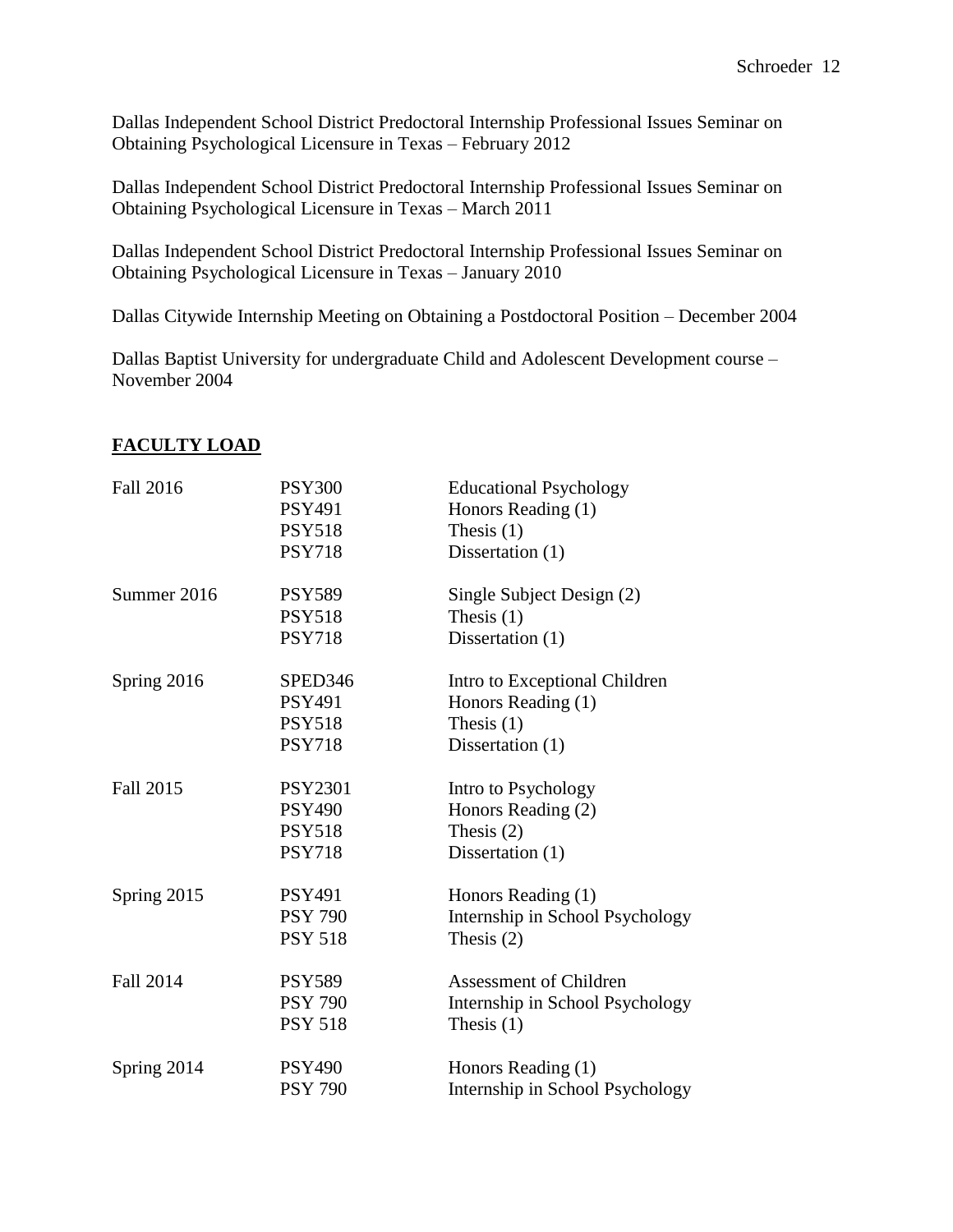|                  | <b>PSY 518</b><br><b>PSY 718</b> | Thesis $(1)$<br>Dissertation (1)               |
|------------------|----------------------------------|------------------------------------------------|
| Fall 2013        | <b>PSY 317</b>                   | Psychology of Personality                      |
|                  | <b>PSY 790</b>                   | Internship in School Psychology                |
|                  | <b>PSY 518</b>                   | Thesis $(3)$                                   |
|                  | <b>PSY 718</b>                   | Dissertation (2)                               |
| Spring 2013      | <b>PSY 790</b>                   | Internship in School Psychology                |
|                  | <b>PSY491</b>                    | Honors Reading (1)                             |
|                  | <b>PSY 518</b>                   | Thesis $(3)$                                   |
|                  | <b>PSY 718</b>                   | Dissertation (1)                               |
| <b>Fall 2012</b> | <b>PSY 2301</b>                  | Introduction to Psychology                     |
|                  | <b>PSY 790</b>                   | Internship in School Psychology                |
|                  | <b>PSY491</b>                    | Honors Reading (1)                             |
|                  | <b>PSY 518</b>                   | Thesis $(3)$                                   |
|                  | <b>PSY 718</b>                   | Dissertation (1)                               |
| Summer 2012      | PSY/SPED535                      | <b>Applied Behavior Analysis</b>               |
|                  | <b>PSY576</b>                    | Psychological Assessment of Children & Adol.   |
| Spring 2012      | <b>PSY300</b>                    | <b>Educational Psychology</b>                  |
|                  | <b>PSY 790</b>                   | Internship in School Psychology                |
|                  | <b>PSY 518</b>                   | Thesis $(4)$                                   |
|                  | <b>PSY 718</b>                   | Dissertation (1)                               |
| Fall 2011        | <b>CED111</b>                    | <b>Critical Thinking</b>                       |
|                  | <b>PSY 672</b>                   | Multicultural Issues in Assessment and Therapy |
|                  | <b>PSY 790</b>                   | Internship in School Psychology                |
|                  | <b>PSY 518</b>                   | Thesis $(2)$                                   |
|                  | <b>PSY 718</b>                   | Dissertation (1)                               |
|                  | <b>SPED 595</b>                  | Research Literature & Techniques               |
| Summer 2011      | <b>PSY 2301W</b>                 | Introduction to Psychology                     |
|                  | <b>PSY 500W</b>                  | Cognition, Learning & Development              |
|                  | PSY/SPED 572W                    | Psychological Assessment and Measurement       |
| Spring 2011      | <b>PSY 2301</b>                  | Introduction to Psychology                     |
|                  | <b>PSY 500</b>                   | Cognition, Learning & Development              |
|                  | PSY/SPED 535                     | <b>Applied Behavior Analysis</b>               |
|                  | <b>PSY 518</b>                   | Thesis $(3)$                                   |
| <b>Fall 2010</b> | <b>PSY 506</b>                   | Professional School Psychology                 |
|                  | PSY/SPED 605                     | Single-Subject Case Design                     |
|                  | PSY 672                          | Multicultural Issues in Assessment and Therapy |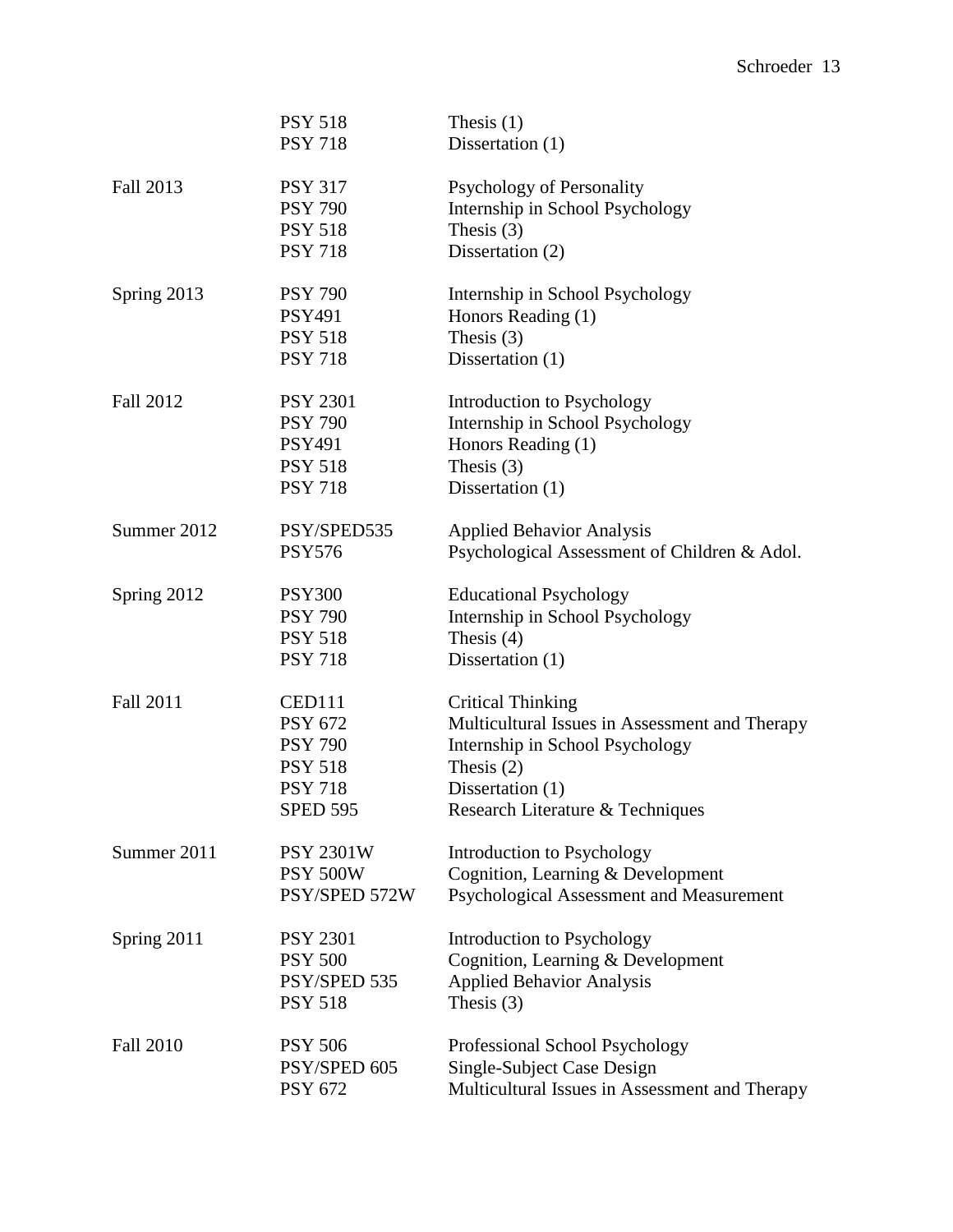|                  | <b>PSY 518</b><br><b>PSY 718</b><br><b>PSY 689</b>                                     | Thesis $(3)$<br>Dissertation (1)<br><b>Computer Simulation and Teacher Training</b>                                                                                                         |
|------------------|----------------------------------------------------------------------------------------|---------------------------------------------------------------------------------------------------------------------------------------------------------------------------------------------|
| Summer 2010      | <b>PSY 505</b><br>PSY/SPED 605<br><b>PSY 615</b>                                       | <b>Introduction to Educational Psychology</b><br>Single-Subject Case Design<br>Psychological Principles of Consultation                                                                     |
| Spring 2010      | <b>SPED 449</b><br><b>PSY 518</b><br><b>PSY 572</b><br><b>PSY689</b>                   | <b>Assessment and Evaluation</b><br>Thesis<br>Psychological Assessment and Measurement<br>School Psychology Internship                                                                      |
| <b>Fall 2009</b> | <b>PSY317</b><br><b>PSY 518</b><br><b>PSY 615</b><br><b>PSY689</b>                     | <b>Psychology of Personality</b><br><b>Thesis</b><br>Psychological Principles of Consultation<br>School Psychology Internship                                                               |
| Summer 2009      | <b>PSY 518</b><br>PSY/SPED 535W<br><b>PSY 572</b><br>PSY/SPED 605                      | Thesis<br><b>Applied Behavior Analysis</b><br>Psychological Assessment and Measurement<br>Single-Subject Case Design                                                                        |
| Spring 2009      | <b>SPED 449</b><br><b>PSY 790</b><br><b>PSY 518</b><br><b>PSY597</b>                   | <b>Assessment and Evaluation</b><br>Internship in School Psychology<br><b>Thesis</b><br><b>Independent Study</b>                                                                            |
| <b>Fall 2008</b> | <b>PSY 500</b><br><b>PSY 790</b><br><b>PSY 518</b>                                     | Cognition, Learning & Development<br>Internship in School Psychology<br>Thesis                                                                                                              |
| Summer 2008      | <b>PSY 505</b><br><b>SPED 586</b><br>PSY/SPED 572<br><b>PSY 500W</b><br><b>PSY 518</b> | <b>Introduction to Educational Psychology</b><br>Inclusion: Strategies and Accommodations<br>Psychological Assessment and Measurement<br>Cognition, Learning & Development<br><b>Thesis</b> |
| Spring 2008      | <b>PSY311</b><br>PSY500W<br><b>PSY689</b><br><b>PSY518</b>                             | Psychology & Sociology of Diverse Cultures<br>Cognition, Learning & Development<br>Internship in School Psychology<br>Thesis                                                                |
| <b>Fall 2007</b> | PSY500W<br>PSY/SPED 535<br><b>PSY 689</b>                                              | Cognition, Learning & Development<br><b>Applied Behavior Analysis</b><br>Internship in School Psychology                                                                                    |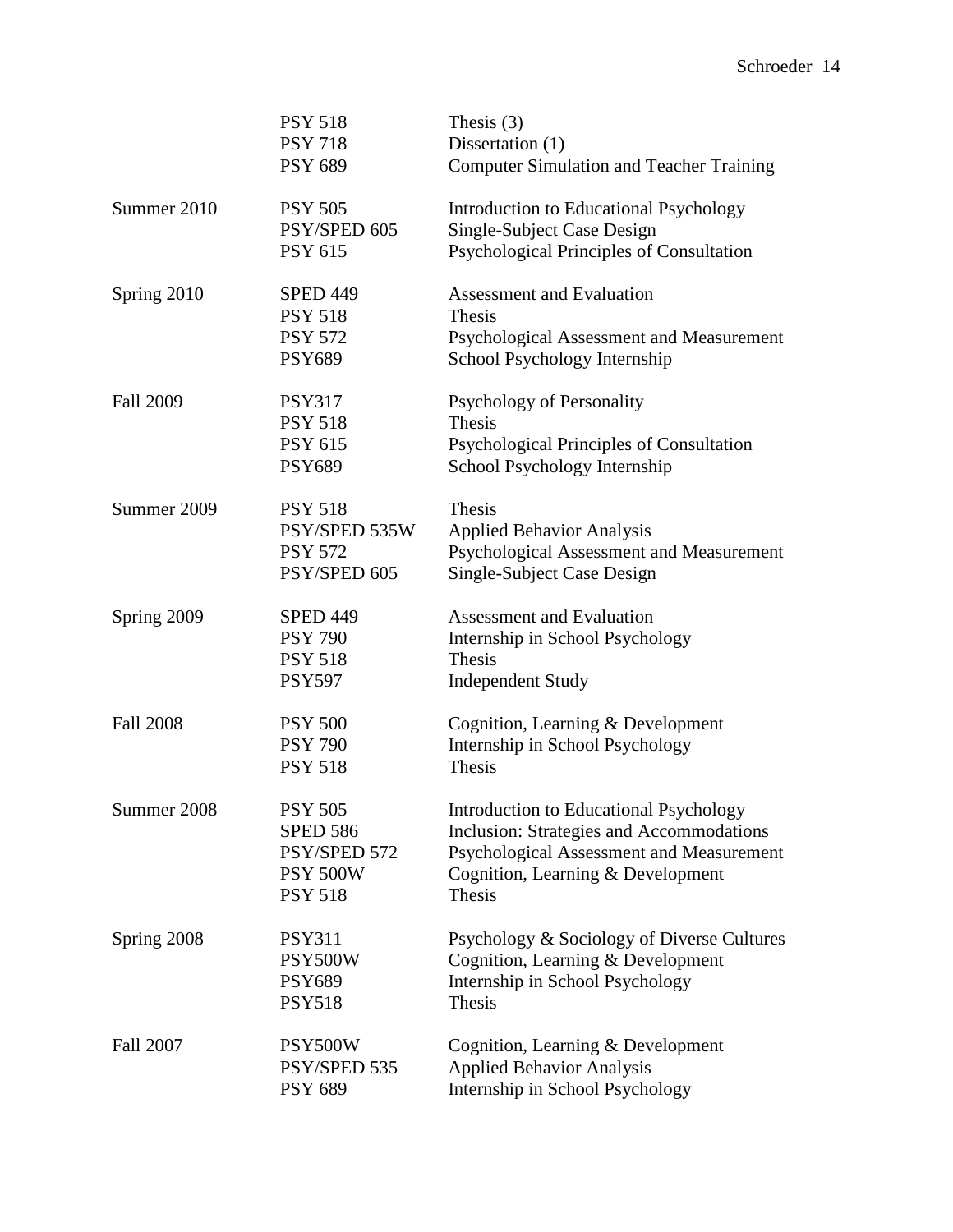|                  | <b>PSY518</b>                                                     | Thesis                                                                                                                                                        |
|------------------|-------------------------------------------------------------------|---------------------------------------------------------------------------------------------------------------------------------------------------------------|
| Summer 2007      | PSY500W                                                           | Cognition, Learning & Development (4 sections)                                                                                                                |
| Spring 2007      | PSY/SPED 535<br><b>PSY 790</b><br><b>PSY518</b>                   | <b>Applied Behavior Analysis</b><br>Internship in School Psychology<br>Thesis                                                                                 |
| <b>Fall 2006</b> | <b>PSY 575</b><br><b>PSY 790</b><br>PSY/SPED535W<br><b>PSY518</b> | <b>Personality Assessment</b><br>Internship in School Psychology<br>Online course development for Applied Behavior<br>Analysis (Alt. Cert. Program)<br>Thesis |
| Summer 2006      | PSY/SPED 572<br><b>PSY 300</b>                                    | Psychological Assessment and Measurement<br>Learning Processes and Development                                                                                |
| Spring 2006      | PSY/SPED 572<br><b>PSY 592</b><br><b>PSY 790</b>                  | Psychological Assessment and Measurement<br>Professional School Psychology<br>Internship in School Psychology                                                 |
| <b>Fall 2005</b> | PSY/SPED 572<br><b>PSY 592</b><br><b>PSY 635</b>                  | Psychological Assessment and Measurement<br>Professional School Psychology<br><b>Advanced Assessment and Intervention</b>                                     |
| Summer 2005      | <b>PSY 310</b><br><b>PSY 316</b>                                  | Psychology and Sociology of Diverse Populations<br>Abnormal Psychology                                                                                        |
| Spring 2005      | PSY/SPED 572<br><b>PSY 592</b>                                    | Psychological Assessment and Measurement<br>Professional School Psychology                                                                                    |
| <b>Fall 2004</b> | <b>PSY 131</b><br>PSY/SPED 535<br><b>PSY 635</b>                  | Introduction to Psychology<br><b>Applied Behavior Analysis</b><br><b>Advanced Assessment and Intervention</b>                                                 |
| Summer 2004      | PSY/SPED 572                                                      | Psychological Assessment and Measurement                                                                                                                      |